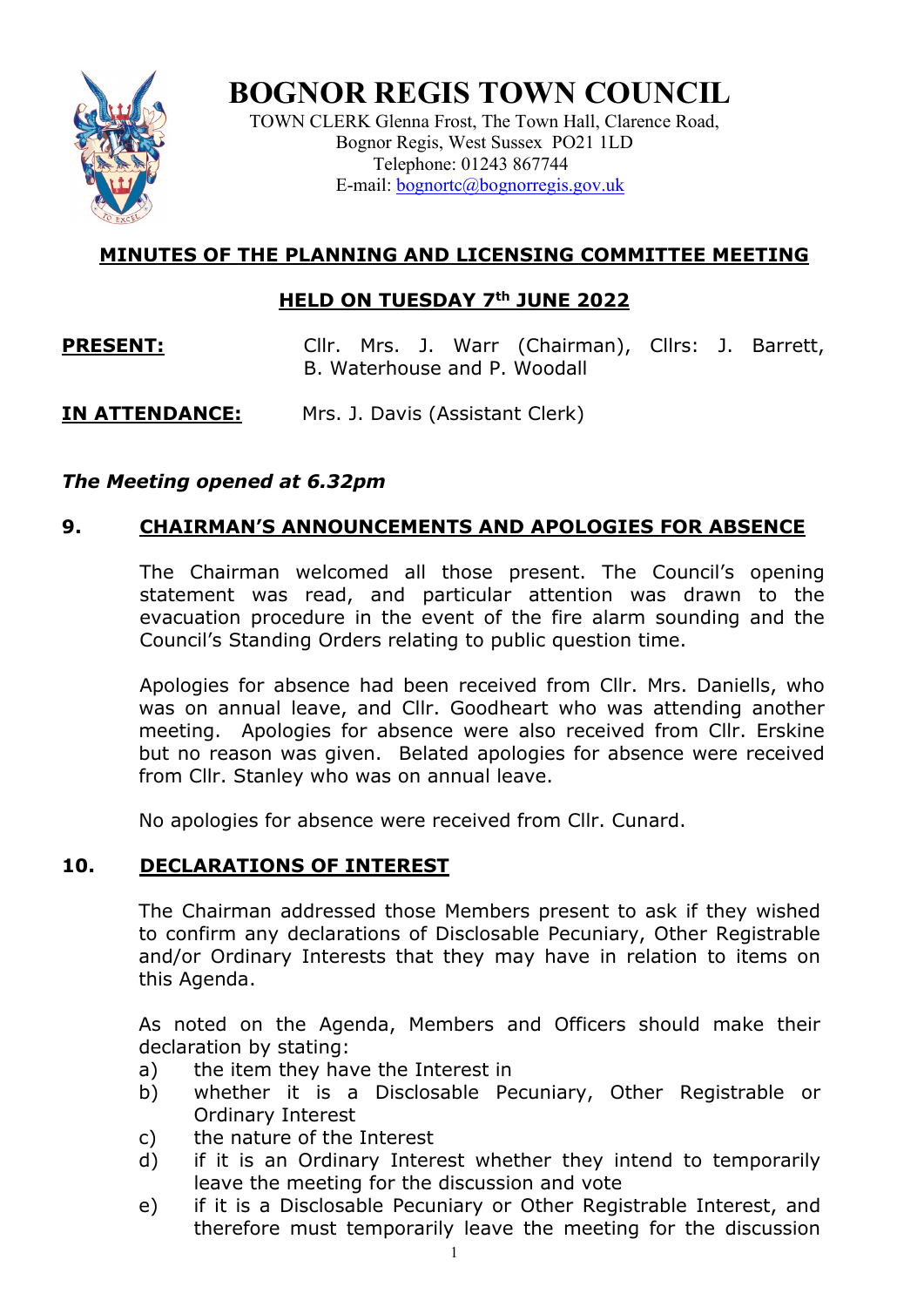and vote, whether they will be exercising their right to speak on this matter under Public Question Time.

They then need to re-declare their Interest and the nature of the Interest at the commencement of the item or when the Interest becomes apparent. They should request that it be recorded in the Minutes that they will leave the meeting and will neither take part in discussion, nor vote on the item.

As per the Agenda, it is each Member's own responsibility to notify the Monitoring Officer of all Disclosable Pecuniary, Other Registrable or Ordinary Interests notifiable under the Council's Code of Conduct, not already recorded on their Register of Interests Form, within 28 days.

The Chairman reminded Members to declare their Interests as any arise or again at the relative point in the meeting if they have already.

#### *There were no declarations of Interest*

#### **11. TO APPROVE THE MINUTES OF THE PLANNING AND LICENSING COMMITTEE MEETING HELD ON 17th MAY 2022**

The Committee **RESOLVED** to **AGREE** and approve the Minutes of the Meeting held on  $17<sup>th</sup>$  May 2022 as an accurate record of the proceedings and the Chairman signed them.

### **12. ADJOURNMENT FOR PUBLIC QUESTION TIME AND STATEMENTS**

There were no members of the public seated in the public gallery, therefore, the meeting was not adjourned.

### **13. TO CONSIDER PLANNING APPLICATIONS ON LISTS DATED 13th, 20th AND 27th MAY 2022**

- **13.1** The Committee noted that there were no views from other Town Councillors to report.
- **13.2** The Committee noted that no representations had been received from members of the public, or neighbouring parishes, in respect of these applications.
- **13.3** The Committee, having considered the applications, **RESOLVED** that its representations be forwarded to ADC (Appended to these Minutes as **Appendix 1**).

### **14. TO CONSIDER PREMISES LICENCE APPLICATIONS INCLUDING ANY VARIATIONS AND ANY OTHER LICENCE APPLICATIONS**

#### **14.1 Licensing Act 2003 Premises: Sofia Market Ltd, High Street, Bognor Regis, PO21 1RX**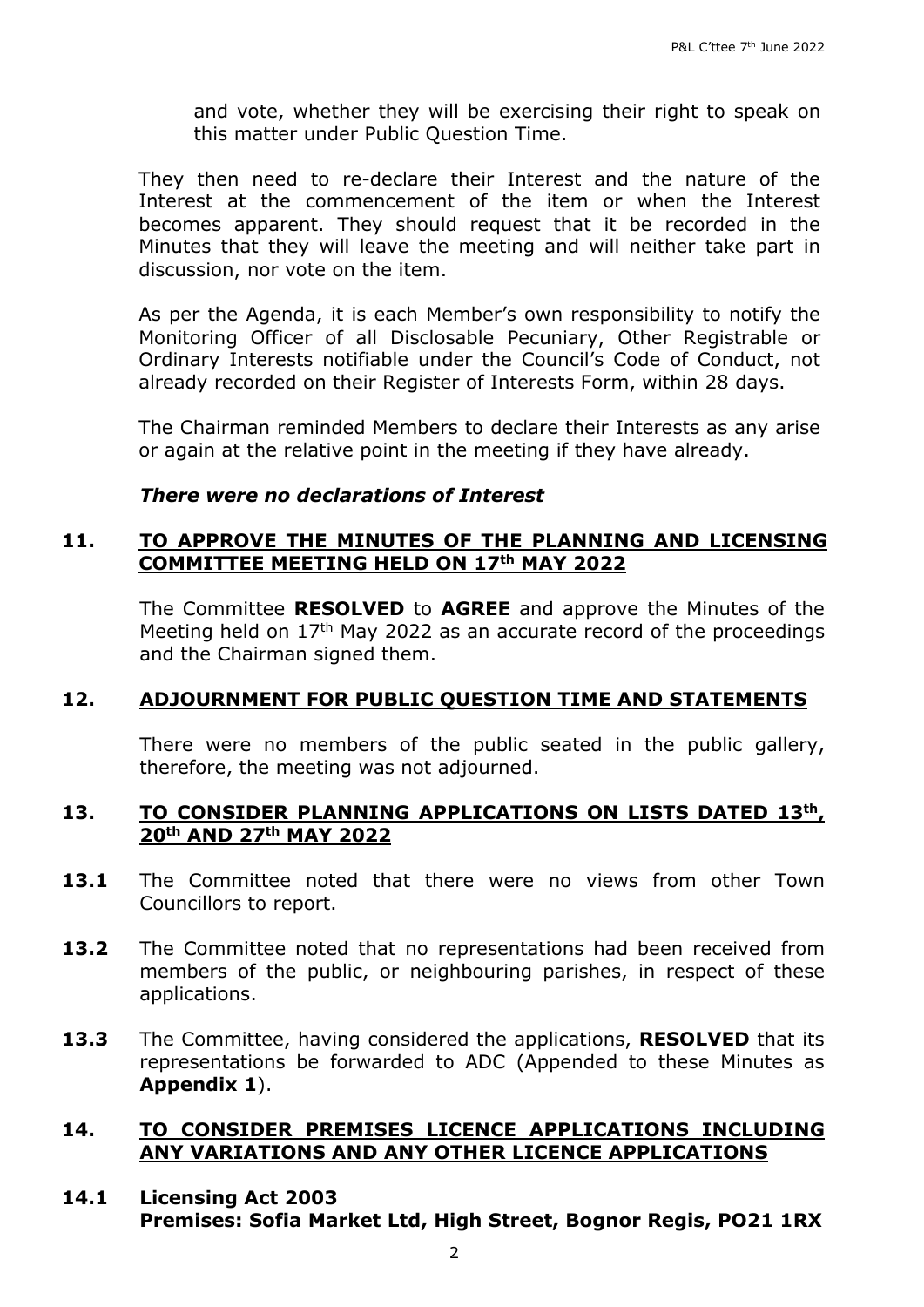### **Licence Number: 116496**

The Committee noted the Licence application received for a New Premises Licence for the supply of alcohol between the hours of 07:00 and 23:00 Monday to Saturday, and from 08:00 until 23:00 on Sunday for consumption off the premises.

Members **RESOLVED** to raise **NO OBJECTION** to the Premises Licence being granted, subject to the satisfaction of the Licensing Authorities.

#### **14.2 Licensing Act 2003 Premises: Coastal Coffee Bognor Ltd, Pier Point House, 1 Waterloo Square, Bognor Regis, PO21 1TA Licence Number: 116518**

The Committee noted the Licence application received for a New Premises Licence for the supply of alcohol between the hours of 09:00 and 23:00 Monday to Sunday for consumption on and off the premises.

Members **RESOLVED** to raise **NO OBJECTION** to the Premises Licence being granted, subject to the satisfaction of the Licensing Authorities.

### **15. TO RECEIVE DETAILS OF ADC'S UPDATES TO GREEN INFRASTRUCTURE MAPS AND TO CONSIDER AND AGREE ANY COMMENTS TO BE SUBMITTED IN RESPONSE**

The Assistant Clerk's report was **NOTED**.

Having considered ADC's proposed updates to the Green Infrastructure Map for Bognor Regis, and having no objection to the updated version, Members **AGREED** to submit no comment in response.

#### **16. CORRESPONDENCE**

The Committee **NOTED** receipt of correspondence previously circulated.

#### *The Meeting closed at 7.42pm*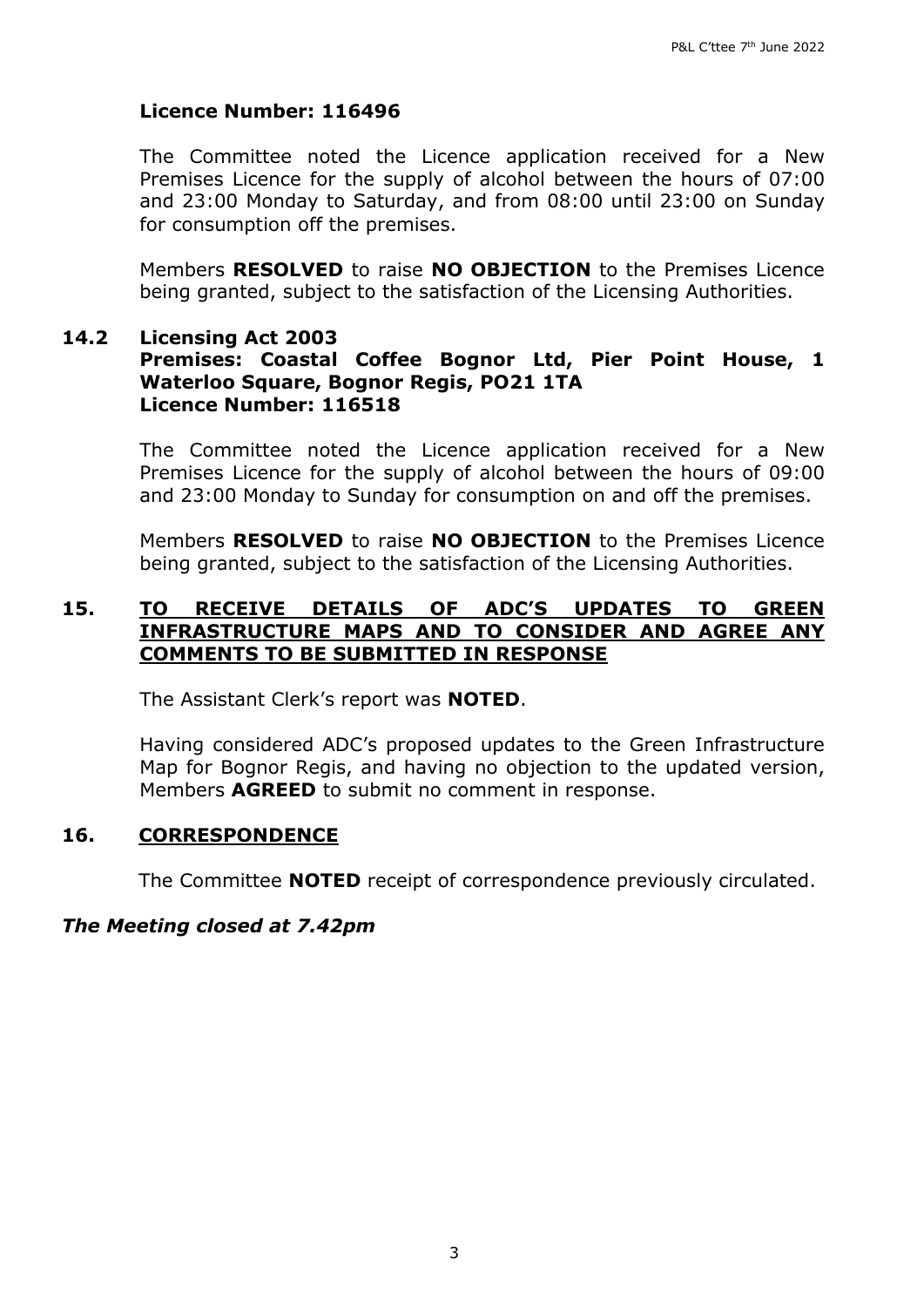**APPENDIX 1 PLANNING AND LICENSING COMMITTEE MEETING HELD ON 7th JUNE 2022 REPRESENTATIONS ON PLANNING APPLICATIONS ON LISTS DATED 13th, 20th AND 27th MAY 2022 [BR/94/22/HH](http://www1.arun.gov.uk/aplanning/OcellaWeb/planningDetails?reference=BR/94/22/HH)** [38 Bassett Road](https://www.google.com/maps/place/38+Bassett+Rd,+Bognor+Regis+PO21+2JH/@50.7832968,-0.6826404,3a,80.2y,89.47h,83.99t/data=!3m6!1e1!3m4!1s3zZAfpJXODO--iLYb_-PLg!2e0!7i16384!8i8192!4m5!3m4!1s0x4875ac5daf38117b:0x329651b19f67ed9b!8m2!3d50.7832946!4d-0.682415) Bognor Regis PO21 2JH Roof extension to create 2 additional annex including the installation of 4 x dormers and balcony and alterations to fenestration/openings **OBJECTION** The development results in an intensification of use that adversely affects the character of the area which would affect public and neighbouring amenities and would fail to provide an adequate area of amenity space which would demonstrably harm the amenities of future occupants; contrary to Policies H SP4 and QE SP1 of the Arun Local Plan. Furthermore, the proposal would have the appearance of an unduly cramped form of development which is out of character and would have an unacceptable impact on the established pattern of development in the locality in conflict with policies D DM1 and D SP1 of the Arun Local Plan and Part P of the Arun Design Guide. The development does not include sufficient residential parking provision to meet the needs of future occupiers in accordance with the residential parking standards in use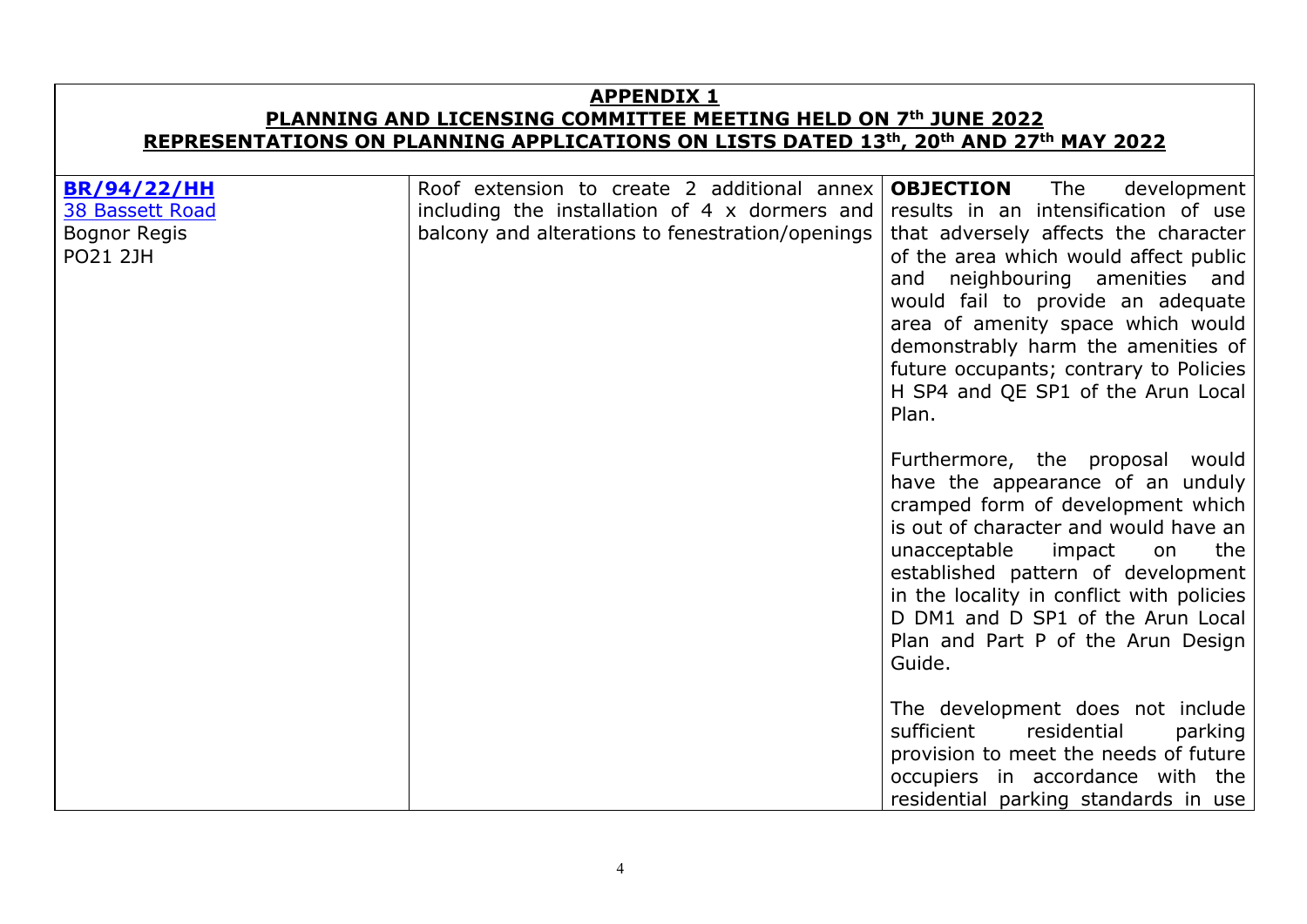| BR/94/22/HH (continued)<br>38 Bassett Road<br><b>Bognor Regis</b><br>PO21 2JH            |                                                 | at the time and this will result in an<br>increase in pressure for on-street<br>parking spaces which will be harmful<br>to the amenity of existing local<br>residents in the area. No evidence<br>has been provided to demonstrate<br>whether or not there is existing spare<br>parking capacity in the surrounding<br>area. The proposal is therefore in<br>conflict with Arun Local Plan policy T<br>SP1, the Councils Parking Standards<br>supplementary planning document<br>(January 2020) and the NPPF. |
|------------------------------------------------------------------------------------------|-------------------------------------------------|---------------------------------------------------------------------------------------------------------------------------------------------------------------------------------------------------------------------------------------------------------------------------------------------------------------------------------------------------------------------------------------------------------------------------------------------------------------------------------------------------------------|
|                                                                                          |                                                 | Members of the Town Council's<br>Planning and Licensing Committee<br>would respectfully encourage those<br>involved with the final decision on<br>this application to attend a site-visit<br>with a view to gaining a personal<br>insight into the already excessive<br>demands on parking in the area.                                                                                                                                                                                                       |
| <b>BR/104/22/HH</b><br><b>37 Murina Avenue</b><br><b>Bognor Regis</b><br><b>PO21 2DB</b> | Single storey flat roof side and rear extension | <b>NO OBJECTION</b>                                                                                                                                                                                                                                                                                                                                                                                                                                                                                           |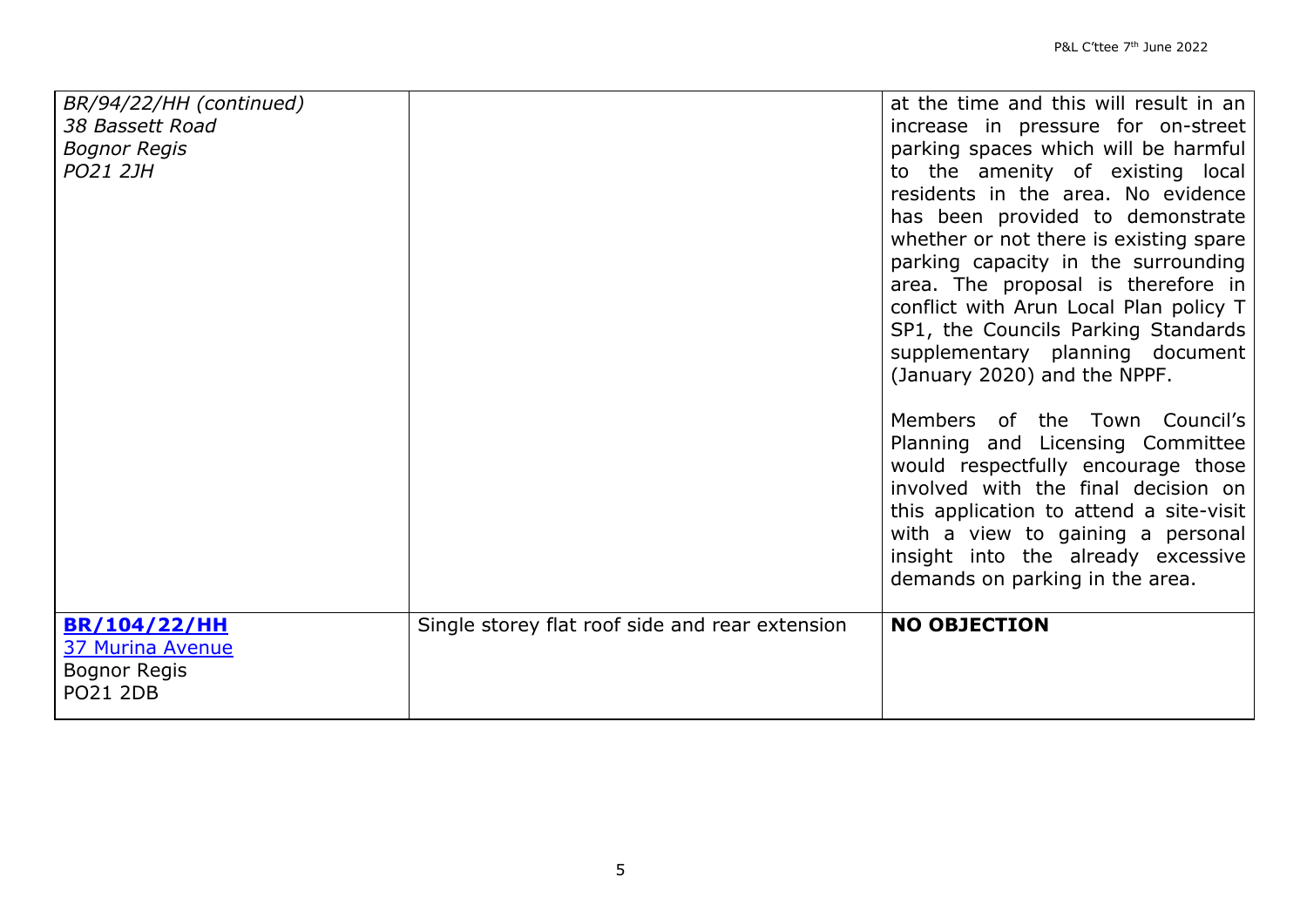| <b>BR/99/22/HH</b><br>21 Shelley Road<br><b>Bognor Regis</b><br><b>PO21 2SL</b>                      | Roof extension and conversion of loft to <b>NO OBJECTION</b><br>habitable use including the installation of $1 \times$<br>rear dormer and rooflights                                                                                                                                                                                                                                                                                                                                                                                                                                                                                                     |                                                                                                                                                                                                                                                                                                                                                                                                                                                                           |
|------------------------------------------------------------------------------------------------------|----------------------------------------------------------------------------------------------------------------------------------------------------------------------------------------------------------------------------------------------------------------------------------------------------------------------------------------------------------------------------------------------------------------------------------------------------------------------------------------------------------------------------------------------------------------------------------------------------------------------------------------------------------|---------------------------------------------------------------------------------------------------------------------------------------------------------------------------------------------------------------------------------------------------------------------------------------------------------------------------------------------------------------------------------------------------------------------------------------------------------------------------|
| BR/102/22/PL<br>98-100 Chichester Road<br><b>Bognor Regis</b><br><b>PO21 5AA</b>                     | condition<br>under<br>Variation<br>of<br>imposed<br>BR/315/19/PL relating to condition 2-plans<br>condition                                                                                                                                                                                                                                                                                                                                                                                                                                                                                                                                              | <b>NO OBJECTION</b>                                                                                                                                                                                                                                                                                                                                                                                                                                                       |
| <b>BR/108/22/CLE</b><br>9 Annandale Avenue<br><b>Bognor Regis</b><br><b>PO21 2ES</b>                 | Lawful development certificate for an existing<br>10 person HMO (sui generis)                                                                                                                                                                                                                                                                                                                                                                                                                                                                                                                                                                            | <b>NO OBJECTION</b>                                                                                                                                                                                                                                                                                                                                                                                                                                                       |
| <b>BR/91/22/PL</b><br><b>32 Richmond Avenue</b><br><b>Bognor Regis</b><br><b>PO21 2YE</b>            | Changing a current HMO from 6 persons to $9 \mid \text{NO }OBJECTION$<br>persons                                                                                                                                                                                                                                                                                                                                                                                                                                                                                                                                                                         |                                                                                                                                                                                                                                                                                                                                                                                                                                                                           |
| <b>BR/63/22/PL</b><br><b>Salisbury House</b><br>The Steyne<br><b>Bognor Regis</b><br><b>PO21 1TX</b> | Change of use of 5 No self-contained flats for <b>OBJECTION</b> Members object to this<br>adults with learning difficulties to 5 No self-<br>contained flats and formation of 5 No further<br>flats from HMO rooms, garage and office,<br>repairs and decoration of external surfaces,<br>minor alterations to elevation facing Sadler<br>Street, change one window facing rear<br>courtyard to French doors & apply obscure film<br>to 2 windows in courtyard area. This application<br>affects the setting of listed buildings, affects the<br>character & appearance of The Steyne<br>Conservation Area and is in CIL Zone 4 (Zero<br>Rated) as flats | application, on the grounds that<br>parking requirement has increased<br>considerably in The Steyne, which<br>has led to amenity issues deriving<br>from parking demands in this already<br>congested and narrow street. Adding<br>additional flats would result in the<br>generation of further excessive<br>parking demands, inevitably causing<br>complications<br>for<br>access<br>for l<br>vehicles<br>emergency service<br>and<br>harming public amenity in<br>this |